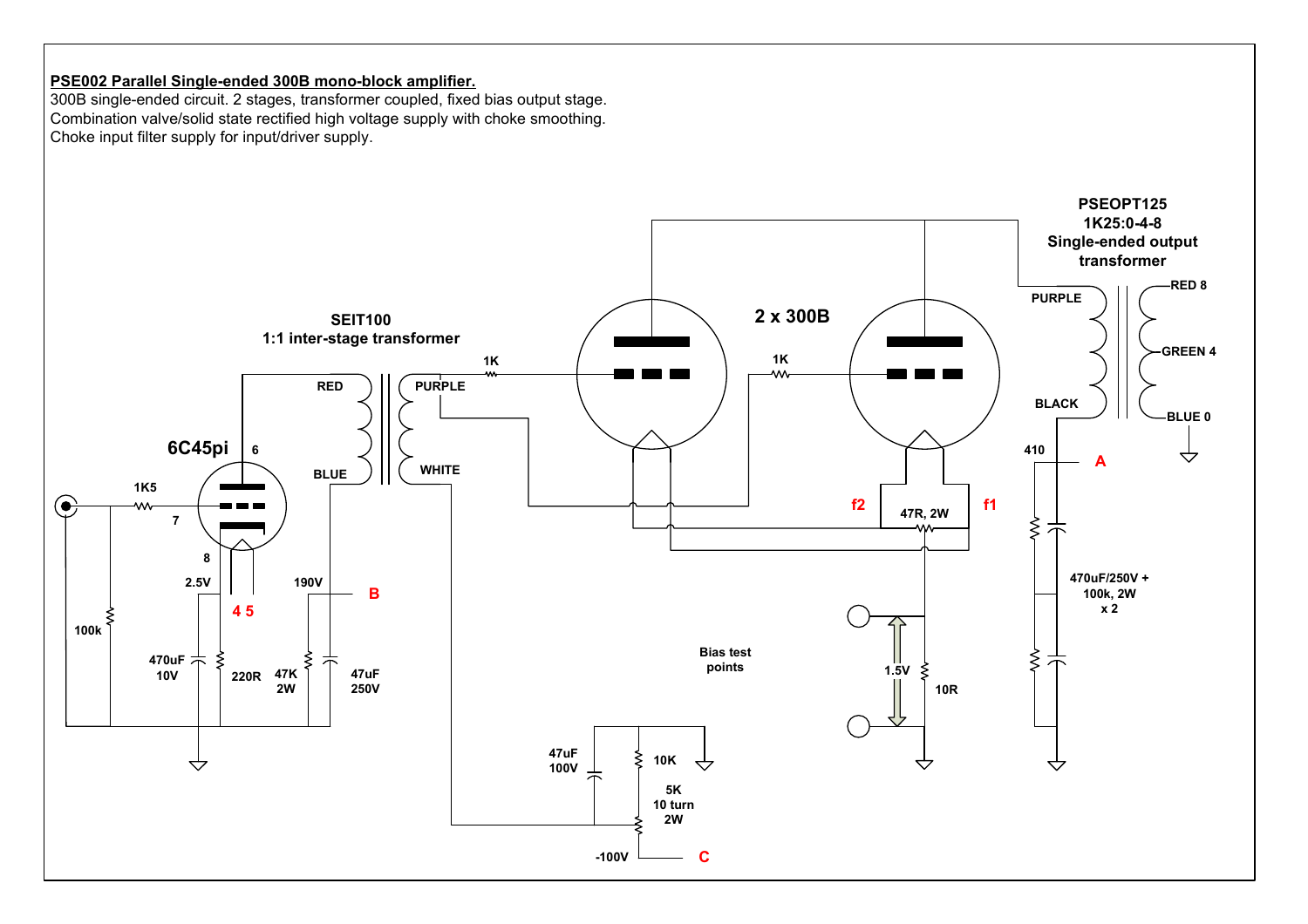

TENT labs filament supplies can also be used directly with this filament transformer. If an external supply is used, place the TENT supply in the audio chassis.